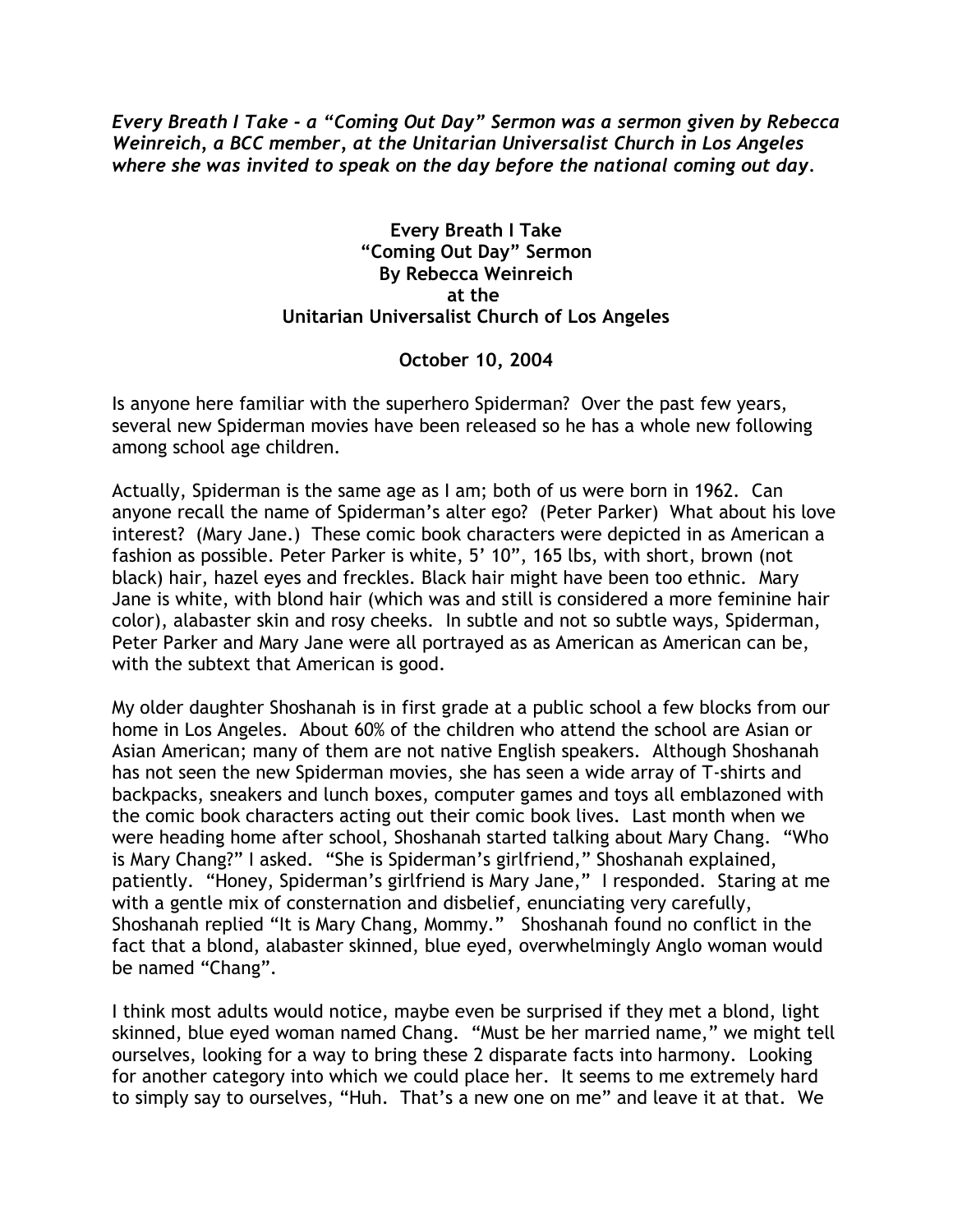seem to feel more secure if we can build and superimpose a structure onto her. We may feel more comfortable in a world where everyone we meet can fit into a category with which we are familiar; where it is only a matter of finding the right category, the right box.

I am a Jew and a first generation American, both of my parents having been born in and then having fled Eastern Europe when the Nazis invaded their home countries. My father is from Vilna which, at the time of his birth, was part of Poland. My father grew up in a segregated world where everyone he knew was a Jew. Of course there were Poles, but (as happens in segregated societies) my father had very little interaction with them. In the world of his childhood, Jews filled every walk of life. The plumber was a Jew, the train conductor was a Jew, the ditch digger, the pick pocket and the moving men were Jews. My father grew up being able to instantly identify a stranger on the street as a Jew or a non-Jew.

Then a funny thing happened. His family escaped and ended up in New York City. Overnight he lost the ability to identify Jews. All of a sudden the "Jews" he spotted in New York turned out to be Italians, or Greeks, or Spaniards. It was only later that he realized the problem. In Vilna there were only two choices: Jews (who had dark hair, dark eyes and so forth) or Poles (blond and blue eyed). In New York, there were third options and fourth options and tenth options. My father's assumptions didn't hold true in this new environment.

I am a lesbian and a mother of two. I am a lesbian mother of two Every Breath I Take. I am a lesbian mother of two when I stand in line for groceries and when I buy shoes and when I go to work and when we take walks in the park. I am a lesbian mother of two when I travel and when I stay home, when I eat out and when I cook, when go hiking and when I sit on the couch with the remote control in my hand. I am a lesbian mother of two Every Breath I Take.

Three days ago, this past Thursday, I was a parent volunteer, accompanying 140+ first graders on a field trip to the Los Angeles Zoo. The children rode on buses; the parents drove their own cars. Because it felt more sociable to car pool, I offered a ride to Solomon's mother, a woman I had never met but with whose child I played every day when I brought Shoshanah to school. We chit chatted about work (she was a nurse), multi-lingual families (she is Jamaican, her husband is Nigerian), other cultures (her husband had expected to enter into an arranged marriage) after school programs and homework. Of course, we talked about the children. "Shoshanah is so tall," she said. "Is her father tall?"

So there it is. She did not ask "Are you a lesbian?" She asked about my daughter's height. She expected there to be a father. After all, most people would. Most people would know that not all dark haired people are Jews. But my father and Solomon's mother and, I dare say, most of us, are products of and limited by our own experiences and expectations.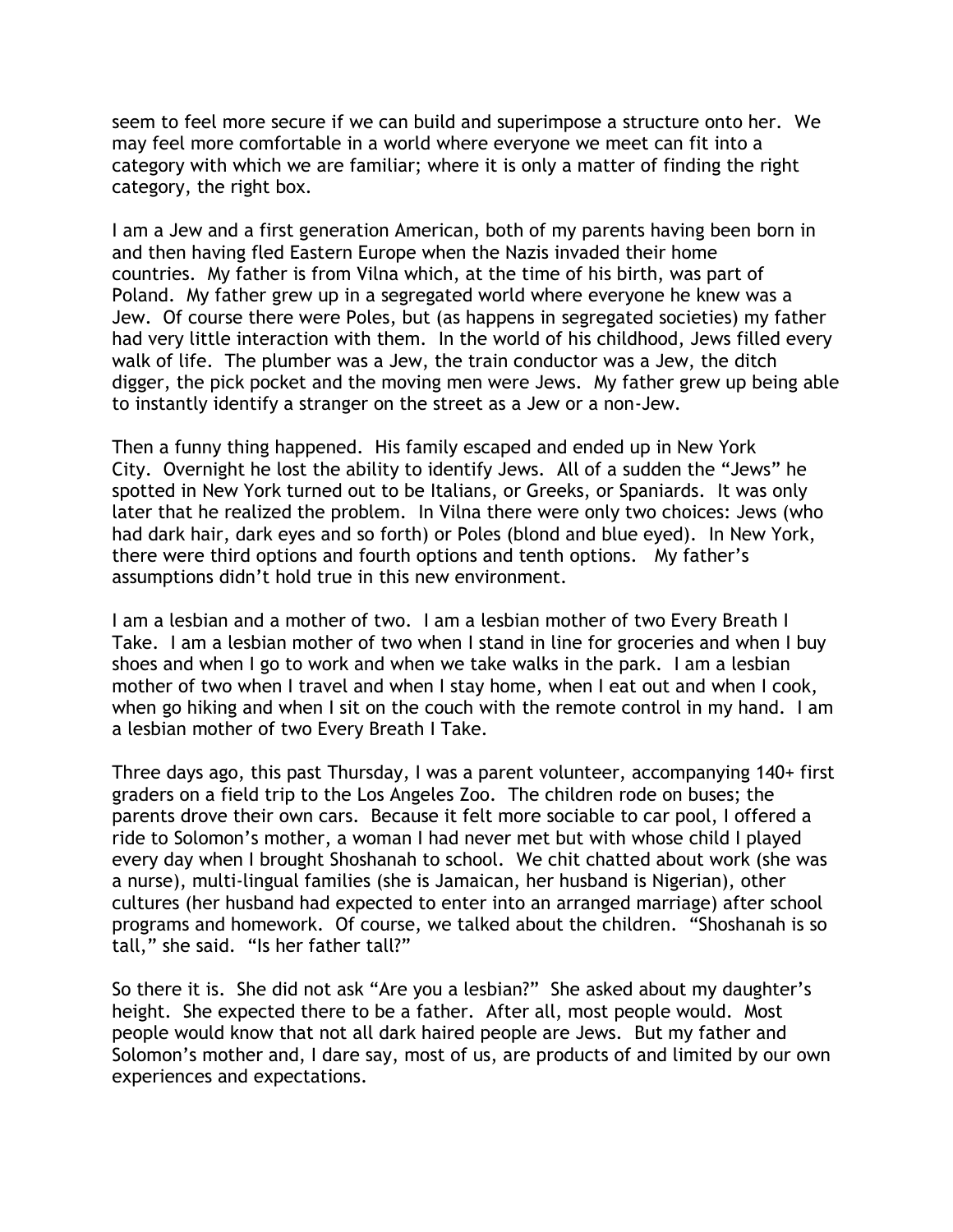"Shoshanah does not have a father," I said. I think to myself, I can't stop there. She will get another vivid, albeit equally wrong vision of our family, one in which the father ran out on me and the baby. "I am a lesbian and have a female partner," I offer, brightly. Then I realize I have not yet answered the question. "She has an anonymous sperm bank donor," I say. I decide I have said enough so I do not add "Maybe he was tall."

"Oh," she says, casting about. There is silence. We still have a long drive to go to get to the Zoo. "I had some issues with that," she states, firmly but not aggressively. We talk some more. It turns out she knew a gay male couple with a daughter. She was relieved to find out that they talked about their child having two fathers instead of having one play the role of the mother. I said we had two mothers, no fathers, and she seemed to think that was OK. I felt I had pretty done well, gotten the message out without any confrontation, handled a potentially awkward situation. I had lived through it. I thought about Jamaica and Nigeria. I thought about being Black in America, I thought about all the things I thought I now knew about Solomon's mom.

Five hours later it was time to leave the Zoo. Even though she could easily have gotten a lift from one of the other parents, Solomon's mom readily got back in the car with me. We talked about the Zoo and where to get healthy snacks for the children. And then: "You know," she started. Here it comes, I thought. I centered myself. Prepared to respond to questions about sperm banks. Took a deep breath. I almost missed it when she said "My sister is a lesbian. She lives in Florida. With a Jewish partner."

Ah, preconceived notions. There they were again. Solomon's mom and I had had to spend the day looking at each other and not realizing what we were seeing, in order to understand that we could see each other just fine, if we didn't close our eyes.

Tomorrow is the 17th Annual National Coming Out Day. The holiday commemorates the then largest demonstration ever for Lesbian and Gay rights. The march was on Sunday, October 11, 1987 in Washington DC. I am proud to say I was there. So were 500,000-1,000,000 others, depending on whose estimate you accept.

One thing that was so profound about the experience was the way it shattered the myths we all hold about what is a lesbian or gay person. The gender stereotypes, the political stereotypes, the familial stereotypes, racial stereotypes, socio-economic stereotypes. All you had to do was open your eyes to have those preconceived notions shaken, if not upended. Here we were in the capital of the most powerful, wealthiest, most privileged country in the world, singing and dancing, smiling and chanting, couples, families and singles, old, young, all shades of color, from myriad backgrounds, brought together because we or people close to us shared one central characteristic, one fundamental truth, that our sexual orientation was different than the majority's sexual orientation.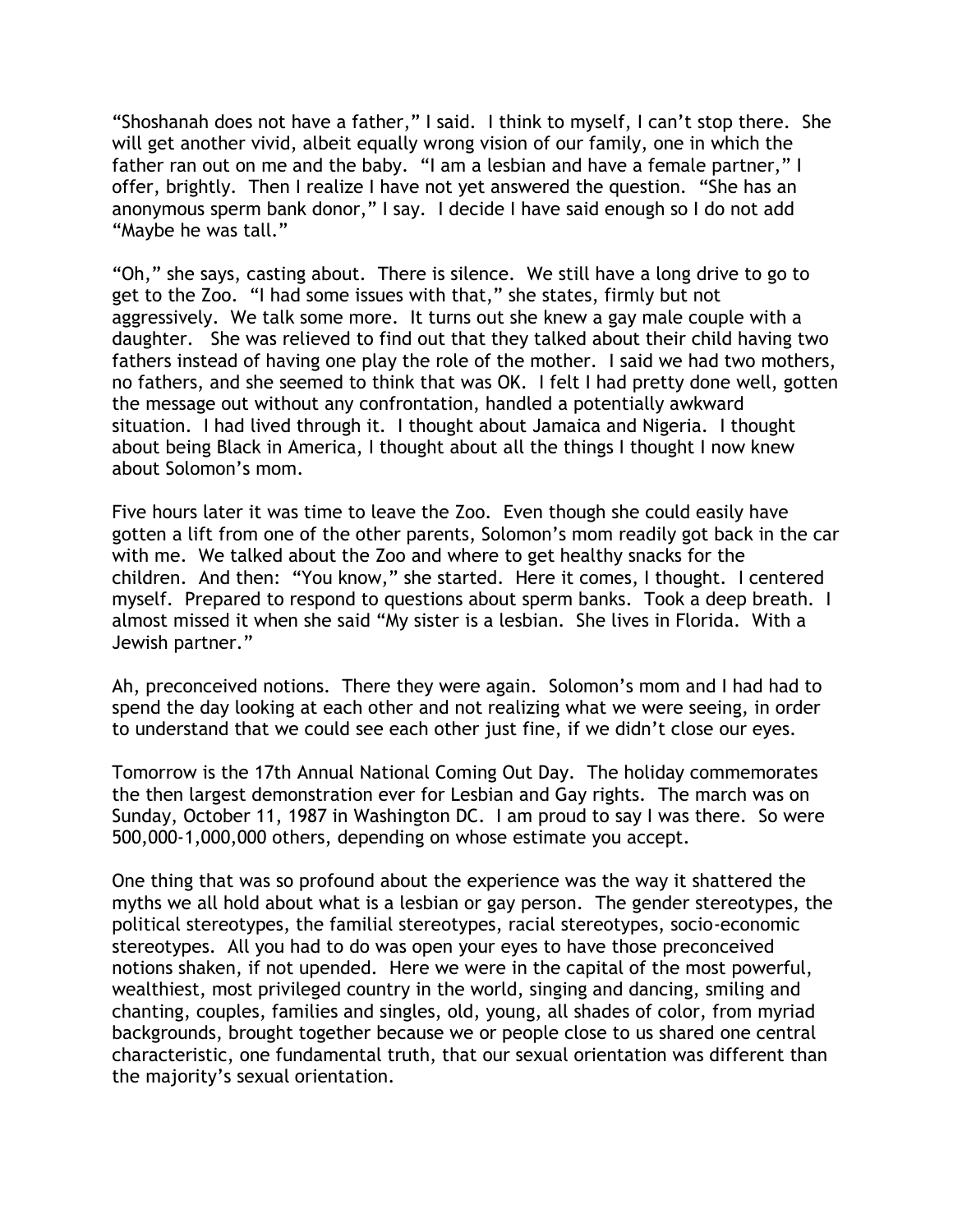Importantly, even though that minority sexual orientation brought us together that day, that one characteristic did not limit us. To the contrary, we came to the March to say to the world and, more importantly, to one another, that we are three dimensional, full, complete humans. We span the spectrum of humanity along the axis of size and color, background and education, family structures and professions. We include lovely, warm people and annoying, obsessive, obnoxious people. We include thoughtful people and people who don't like to think too much. We include enthusiastic people and passive people, people who are searching and people who have come to a halt, people of faith and people who have lost hope and all sorts of people in between.

As obvious a concept as that may be, and as often as we say it, we still expect people to conform to our preconceived notions of what they are. Thank goodness for Shoshanah. Did you notice that in the stories about my father and Solomon's mother and me, each of us was tripped up when faced with a reality inconsistent with our preconceived notions? For my father it was that in New York, people who looked like Jews might not be Jews. For Solomon's mom it was that a tall child like Shoshanah did not have a father. For me it was that Solomon's mom, a Jamaican woman whose Nigerian husband believed in arranged marriages would recognize and disclose that her sister was a lesbian living with a Jewish woman in Florida. Only Shoshanah was not surprised, by Mary Chang's Asian name and blond hair. Shoshanah, and others like her will change the world.

### *Every Breath I Take*

A few months ago I was in Battery Park in New York with my two children, Shoshanah and her younger sister Ashira. It is a big district for dog walkers and the children eagerly engaged all the dog owners in conversation, including bringing up Los Angeles quite a bit. "Are you in New York for vacation?" one woman asked. "Well," Shoshanah explained, "My other mother had to go to a conference, so we are at the park with this mother," gesturing at me. I smile at the woman, my stomach tightening. The woman looks at me, startled, puzzled, thinking and then … she gets it. "Well," she says slowly, thoughtfully. "I'd say you are very lucky." If Shoshanah had had a parent of each gender, had referred to her father with me standing there, no one would have batted an eye. Just by being herself, just by stating the truth, her truth, she bridged a gap, offered her hand to a perfect stranger, showed her a less common view of the world. She also highlighted that coming out happens everyday in everyway, a never ending challenge of correcting others' misunderstandings.

## *Every Breath I Take*

At a basketball game a few months ago, the girls and Tara (my partner of more than 15 years) went to buy snacks, including 3 hot pretzels, each almost the size of Ashira's head. As Ashira industriously lifted the tray and started carrying it away from the counter, the concessionaire observed "That's a lot of pretzels." "That is because my other mom – the one still in our seats – wants a pretzel too. The others are for us," Shoshanah responded, not missing a beat. According to Tara, there were wide smiles of delight on the faces of many of the other moms in line. If Shoshanah had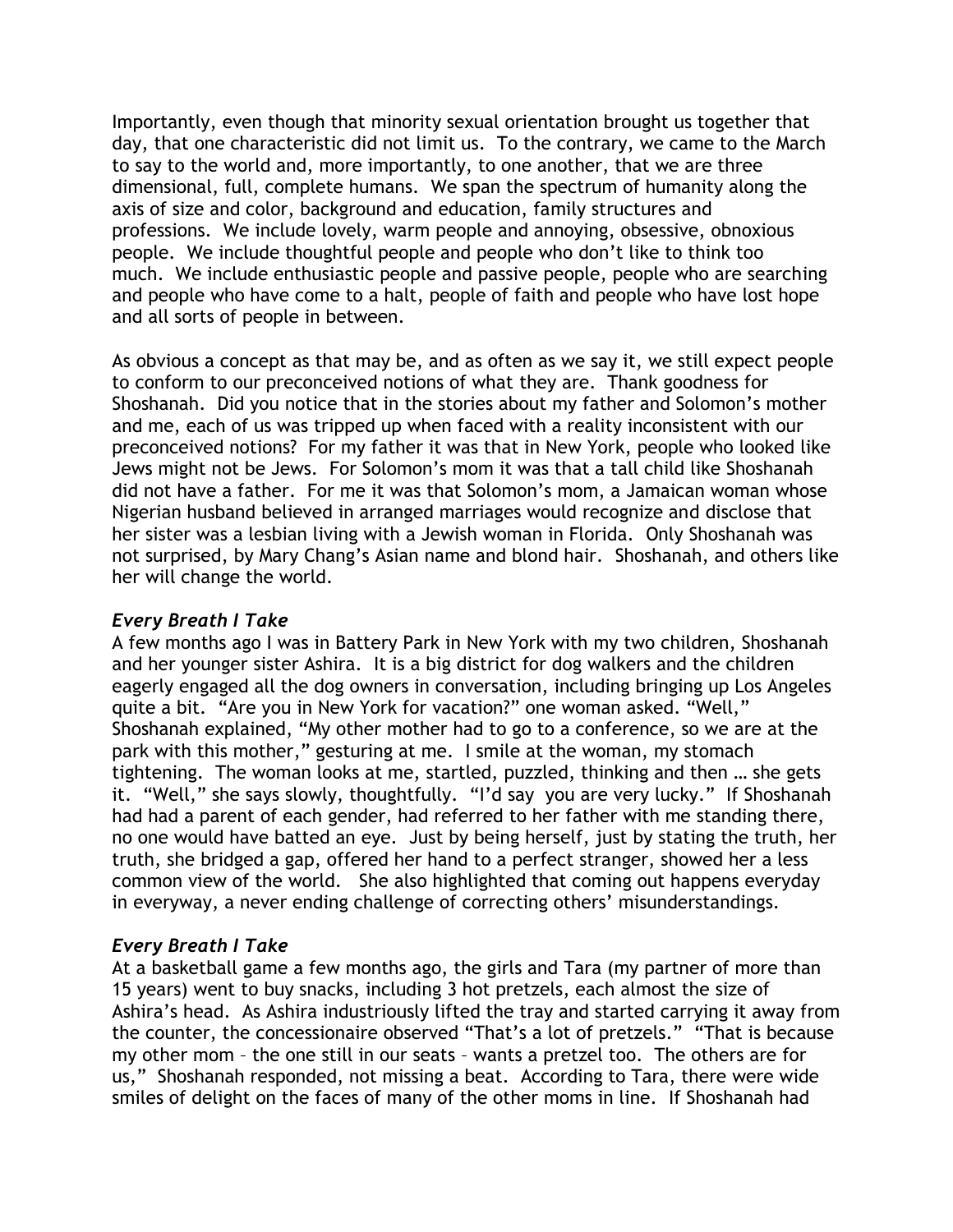said that her dad liked to eat pretzels, 30 seconds later no one would even have remembered the comment. Instead, Shoshanah opened a door, shone a light, pointed out her world to perfect strangers. Came out as a child of lesbian parents. Challenged pre-conceived notions, just by talking about pretzels.

# *Every Breath I Take*

For Mother's Day, the girls each made two arts and crafts projects, whereas each of their class mates made only one. I proudly display the works of art in my office. A woman walking by one day while my children were visiting complimented their handiwork. "Will you make something for your dad for Father's Day?" "We don't have a dad. We have two mothers," Shoshanah responded, as simply as if she were asking the time.

# *Every Breath I Take*

There is no context in which my orientation does not arise.

Job Interviews: When I moved here in 1991 after having practiced law in Boston for 5 years. "What brought you to Los Angeles?" "My significant other wanted to get her doctorate at USC. So here we are." Would they ask further? Would it become an issue? Would it cost me an offer? If I had said "My husband" or "my boyfriend" wanted to go to USC, I would not worry that others might pull back or close down or reject me.

Every form ever written asks"Married/Single/Divorced/Widowed". There is no box for my category: Deprived of Basic, Civil, Rights.

The legal ramifications of this country's false assumptions bear repeating: We have to adopt our own children.

We do not get to visit each other in the hospital, unless we had the foresight to draft powers of attorney and health care directives.

We pay more for car insurance, health insurance, club memberships, rental cars. We cannot file joint tax returns

We do not automatically inherit from one another.

Because we cannot marry, international couples are never safe from the INS and threats of deportation.

And on and on and on.

The good news is that people change and things change. Throughout her pre-school days, several of Shoshanah's friends (ages 3 and 4) asked Tara or me "When am I going to get a second mother?" The 5 year old daughter of some good friends threw a terrible tantrum at a restaurant about a year ago. "I WANT TWO MOTHERS! ASHIRA HAS TWO MOTHERS. SHOSHANAH HAS TWO MOTHERS, EVE HAS TWO MOTHERS, MATT HAS TWO MOTHERS! I WANT TWO MOTHERS!!!" She has a mom and a dad and, in her book, that just was not measuring up.